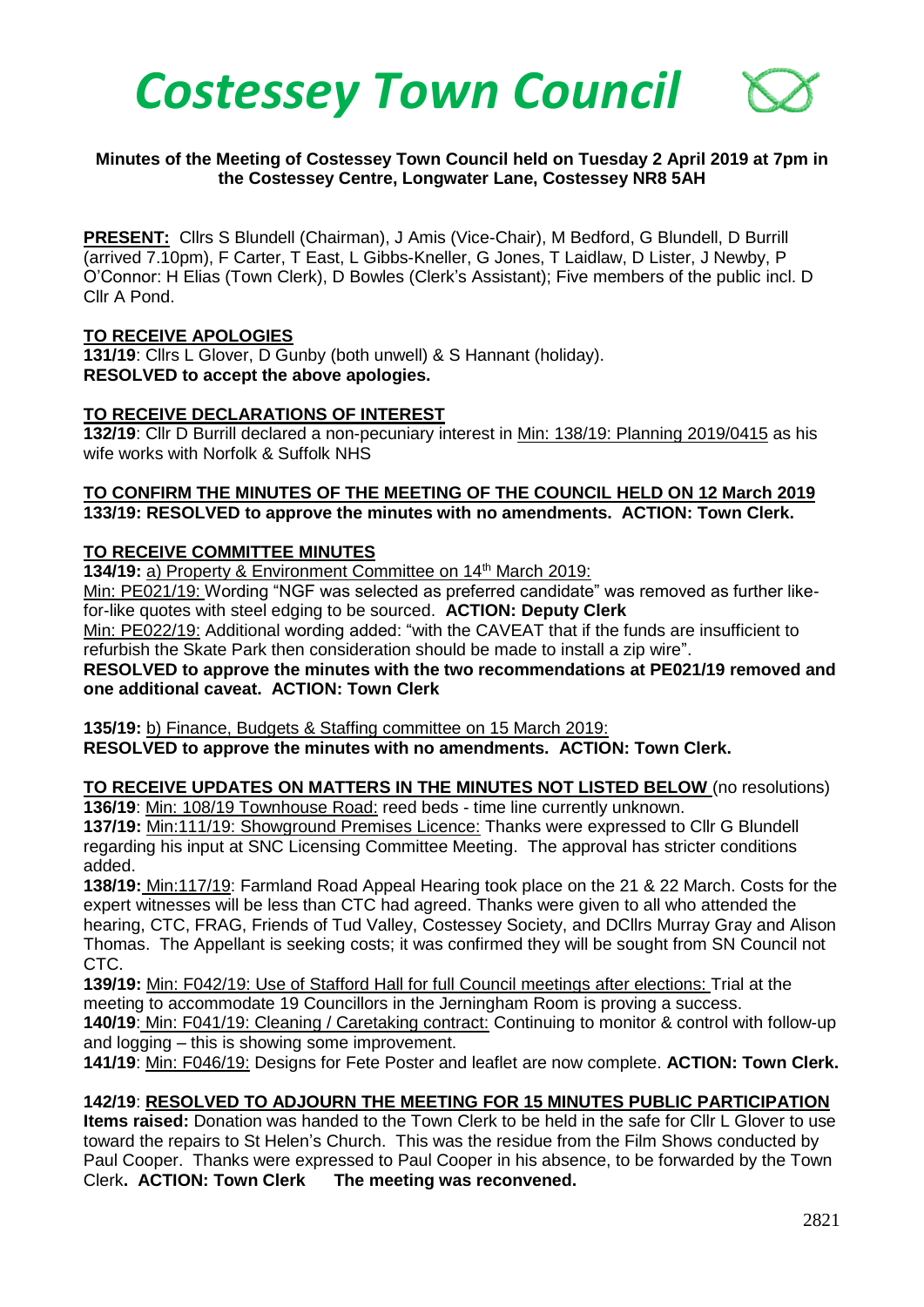# **TO MAKE RECOMMENDATIONS ON PLANNING APPLICATIONS, AND RECEIVE INFORMATION ON APPEALS & OTHER PLANNING MATTERS**

**143/19**: **a) Planning applications for consideration:**

i) 2018/2748: 9 Ruskin Road, NR5 0LL - Certificate of Lawful Development **(existing)** for static caravan containing accommodation ancillary to the residential dwelling at 9 Ruskin Road – **AMENDED** - Application type and description has been changed. Additional documents received – **Comment: It was noted that this had originally been submitted as a retrospective planning application, for which CTC had recommended refusal but was now re-submitted as a Certificate of Lawful Use. Councillors understood that there might have been a misunderstanding between the Applicant and the Planning Officer and that the caravan should have been sleeping accommodation only. Previous objections re-iterated: The application has arisen as a result of a complaint. The mobile home is located in the back garden with a fence around it to define two separate plots and create a discrete property. This is in effect back land development which CTC always opposes. It was noted that medical reasons are not planning reasons. it was suggested that it could be allowed for 1 year only to allow alternative arrangements to be made – REFUSE on following grounds: - The relevant persons have moved in recently, probably within the last 12 months as they previously lived on Queen's Hills**

ii) 2019/0415: Mrs Poulson - Unit 8, John Hyrne Way, NR5 0AF - Change of use to D1 Wellbeing Centre to include 1:1 consultation, group sessions and office accommodation for circa 25 staff – **Comment: Cllr D Burrill declared a pecuniary interest in the application as his wife works with the Norfolk & Suffolk NHS group. Concerns were expressed that the site might not have enough parking spaces allocated to the particular building. Also, that extra traffic would be generated from this type of business along the already congested William Frost Way and Longwater Interchange areas, including the A1074 Dereham Road. Please could the appropriate formula for parking be applied to this application to ensure that there are enough dedicated spaces for the business? APPROVE** 

iii) 2019/0616: Mrs Xiaodan Liu - 18 Meadow Vale, NR5 0NJ - Conversion of existing attached single-story garage into workshop/studio – **Comment: Concerns were expressed that this might be for running a business. APPROVE with a CONDITION that it is for non-commercial use only**

iv) 2019/0637: Mr & Mrs L Delaney - 36 Kabin Road, NR5 0LW - Single story front and rear/side extensions to include internal alterations – **Comment: Concerns were expressed that the large extension might overshadow the neighbouring property extension - APPROVE** v) 2019/0672: Mrs G Hayes - 115 The Street, NR8 5DF - Replace 5 sash windows – **APPROVE**

**144/19**: **b) Information and planning decisions received from South Norfolk & Norfolk County Councils: Information only** – No decisions needed. See separate sheet. Noted

## **FINANCE MATTERS:**

**145/19:** a) To approve the accounts for February 2019 and receive a budget report**: RESOLVED to approve the accounts in the balance of £551,308.53.** 

**146/19**: b) To approve TT Jones Street Lighting Contract and associated payment schedule: **RESOLVED to approve the TT Jones Street Lighting Contract.** Fair copy to be printed and signed. (to be dated 1 April 2019). **ACTION: Cllrs S Blundell & J Amis and Town Clerk**

**147/19**:c) To approve payment of the TT Jones down payment of £25,000 + VAT **RESOLVED to approve the down payment of £25,000 + VAT to TT Jones. ACTION: Town Clerk**

**148/19:** d) To engage NGF Play as per Quote 18657 for new black wet pour under the spinners at £10,119 plus VAT (P&E) Due to recommendation PE021/19 being removed this was not considered.

**149/19:** e) To engage NGF Play as per Quote 19152 to overlay wet pour in fenced play area at £11,066 plus VAT. (P&E) Due to recommendation PE021/19 being removed this was not considered.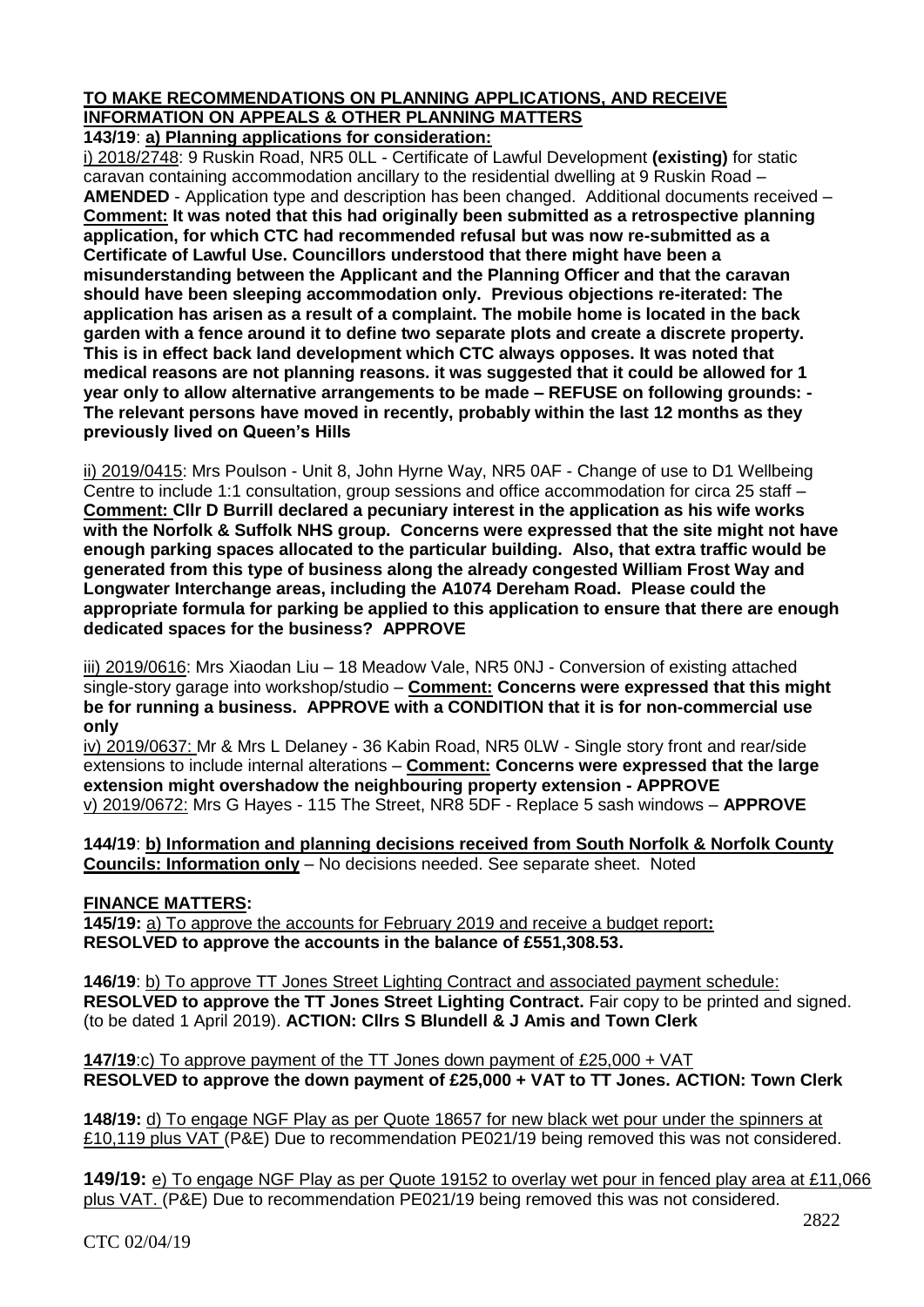**150/19:** f) To allocate the £53,815 Section 106 payment to the refurbishment of the Skateboard Park at Breckland Park. (P&E)

**RESOLVED to approve the allocation of £53,815 Section 106 payment to the refurbishment of the Skateboard Park area at Breckland Park with the caveat if the funds are insufficient to refurbish the Skateboard Park quotes for a Zip Wire will be sourced. ACTION: Town Clerk**

**151/19:** g) To approve table tennis table installation at The Denes open space off Fairway, Queen's Hills plus payment of £350 installation by a contractor managed by South Norfolk Council. (P&E) **RESOLVED to approve a table tennis table at Queen's Hills and payment of £350 for installation. ACTION: Town Clerk**

**152/19:** h) To approve payment of the RMA Environmental invoice for 1 day at the Planning Hearing of £3,119.84 + VAT

**RESOLVED to approve payment of the RMA Environmental invoice of £3,119.84 + VAT. ACTION: Town Clerk**

### **TO SUPPORT THE ESTABLISHMENT OF A COMMUNITY VEGETABLE GARDEN BEHIND QUEEN'S HILLS COMMUNITY CENTRE.**

**153/19:** To be included as article in the next C*ontact* magazine **RESOLVED to approve support from CTC. ACTION: Town Clerk & Deputy Clerk**

## **TO CONSIDER DETAILS OF THE FETE AND FAIR 2019**

**154/19:** Both days are now full for the Fete; the layout is to be finalised. An overview of the Budget and a Ledger update were given. Success will now be down to the weather: if we have two wet days worst case would be - £4,472.00 Mid Case - £740.00 Best case + £2307.00 cost to the Council. A further update will be given at the next meeting.

## **TO CONSIDER HIGHWAY MATTERS**

**155/19:** West End Traffic Calming & Average Speed Cameras: A letter had just been received from the project engineer for CES Highways and Infrastructure covering Requirement 28 of the Development Consent Order for the NDR, which relates to the feasibility of enhanced traffic calming measures, including the use of average speed cameras in West End Costessey. CTC has in the past supported average speed cameras but not any other calming measures. CTC views sought by the 12 April 2019. Request extension of the deadline and organise a meeting with a working group from CTC & NCC before comments are submitted. **ACTION: Town Clerk**

**156/19:** Dereham Road: Pedestrian walkways were also discussed with positive feedback on the current temporary section (Lodge Farm side), with parents and children not having to walk into the main road. Request for temporary footway to be made permanent. It was noted that when the dualling is complete the Bus Stop might not stay in its current position. **ACTION: Town Clerk**

## **TO RECEIVE CORRESPONDENCE**

**157/19:** a) Letters from Police re traffic management following the fatal accident on Dereham Road: On reading the response from Chief Superintendent Dave Marshall it clearly states the design of the Bus Lane is inadequate for buses and emergencies. The Developers need to be made aware of the issues raised and copies forwarded to NCC. The additional concern is that water still cascades down to West End pooling away from Ringland Lane. Town Clerk to write to all concerned parties. **ACTION: Town Clerk**

**158/19:** b) Police Report & February 2019 Crime figures: Noted

### **TO APPROVE THE DRAFT CONTRACT WITH SNC FOR STREETLIGHT TRANSFER:**

**159/19:** Version 1.5 was under consideration.

**RESOLVED to approve the draft Contract dated 1 April 2019 in principle and with such changes as the Solicitor suggests are necessary. ACTION: Town Clerk**

**TO RAISE MATTERS OF STRATEGIC IMPORTANCE** (for discussion only - No resolutions) **160/19:** None